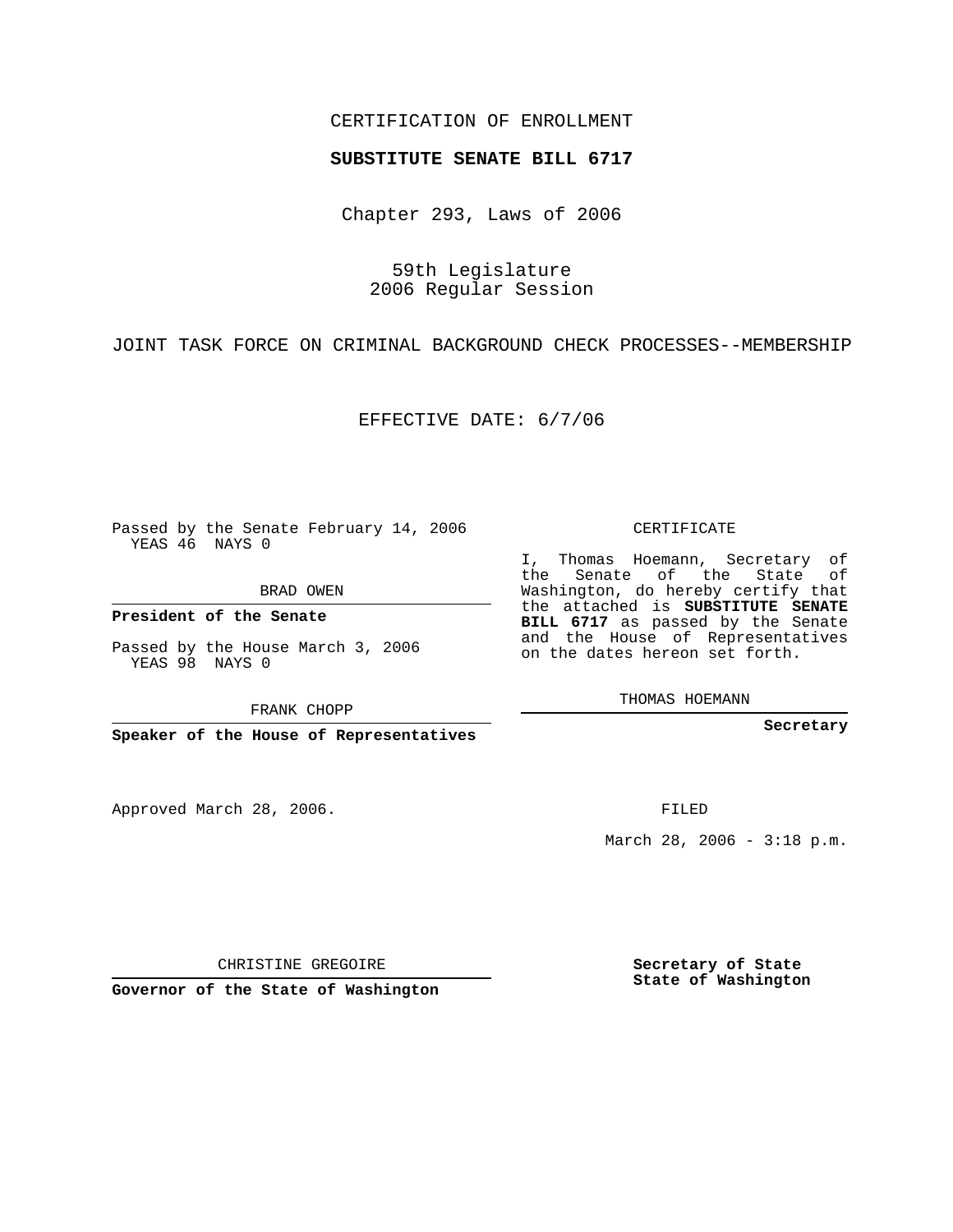## **SUBSTITUTE SENATE BILL 6717** \_\_\_\_\_\_\_\_\_\_\_\_\_\_\_\_\_\_\_\_\_\_\_\_\_\_\_\_\_\_\_\_\_\_\_\_\_\_\_\_\_\_\_\_\_

\_\_\_\_\_\_\_\_\_\_\_\_\_\_\_\_\_\_\_\_\_\_\_\_\_\_\_\_\_\_\_\_\_\_\_\_\_\_\_\_\_\_\_\_\_

Passed Legislature - 2006 Regular Session

## **State of Washington 59th Legislature 2006 Regular Session**

**By** Senate Committee on Human Services & Corrections (originally sponsored by Senators Kohl-Welles, Brandland, McAuliffe, Hargrove, Rockefeller, Shin, Rasmussen, Schmidt and Stevens)

READ FIRST TIME 02/02/06.

 AN ACT Relating to the joint task force on criminal background check processes; reenacting and amending 2005 c 452 s 1 (uncodified); and providing an expiration date.

BE IT ENACTED BY THE LEGISLATURE OF THE STATE OF WASHINGTON:

 **Sec. 1.** 2005 c 452 s 1 (uncodified) is reenacted and amended to read as follows:

 (1) A joint task force on criminal background check processes is established. The joint task force shall consist of the following members:

 (a) One member from each of the two largest caucuses of the senate, 11 appointed by the president of the senate;

 (b) One member from each of the two largest caucuses of the house of representatives, appointed by the speaker of the house of representatives;

 (c) The chief of the Washington state patrol, or the chief's designee;

 (d) The secretary of the department of social and health services, or the secretary's designee;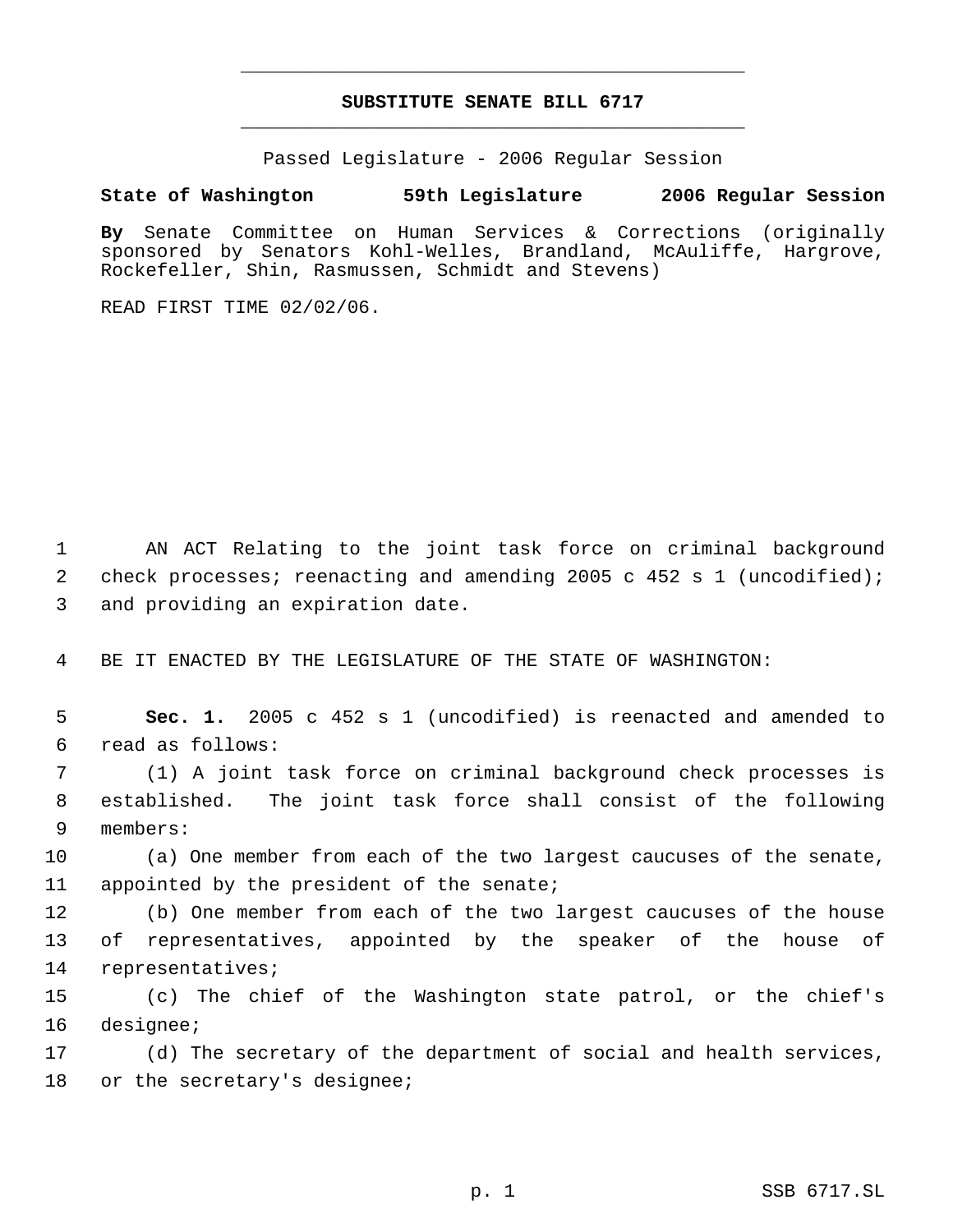(e) The state superintendent of public instruction, or the superintendent's designee;

 (f) An elected sheriff or police chief, selected by the Washington association of sheriffs and police chiefs; and

5 (g) The following ((eleven)) twelve members, jointly appointed by the speaker of the house of representatives and the president of the senate:

 (i) A representative from a nonprofit service organization that serves primarily children under sixteen years of age;

(ii) A health care provider as defined in RCW 7.70.020;

 (iii) A representative from a business or organization that primarily serves persons with a developmental disability;

(iv) A representative from a local youth athletic association;

(v) A representative from the insurance industry;

 (vi) A representative of the Washington association of criminal 16 defense lawyers;

17 (vii) Two representatives from a local parks and recreation program; one member shall be selected by the association of Washington cities and one member shall be selected by the Washington association of counties;

21  $((\overrightarrow{vii}))$   $(viii)$  A representative from a for-profit entity that primarily serves children;

23 ( $(\forall$ iii))  $(ix)$  A representative from a business or organization that primarily serves vulnerable adults;

25 ( $(\overleftrightarrow{ix})$ )  $(x)$  A representative selected by the state's long-term care ombudsman; and

27 ( $(\langle x\rangle)$ )  $(xi)$  As a nonvoting ex officio member, a representative of an organization that serves as a clearinghouse for other nonprofit organizations in the state and that recruits volunteers and trains nonprofit boards of directors.

 (2) The task force shall choose two cochairs from among its membership.

 (3) The task force shall review and make recommendations to the legislature and the governor regarding criminal background check policy in Washington state. In preparing the recommendations, the committee shall, at a minimum, review the following issues:

 (a) What state and federal statutes require regarding criminal background checks, and determine whether any changes should be made;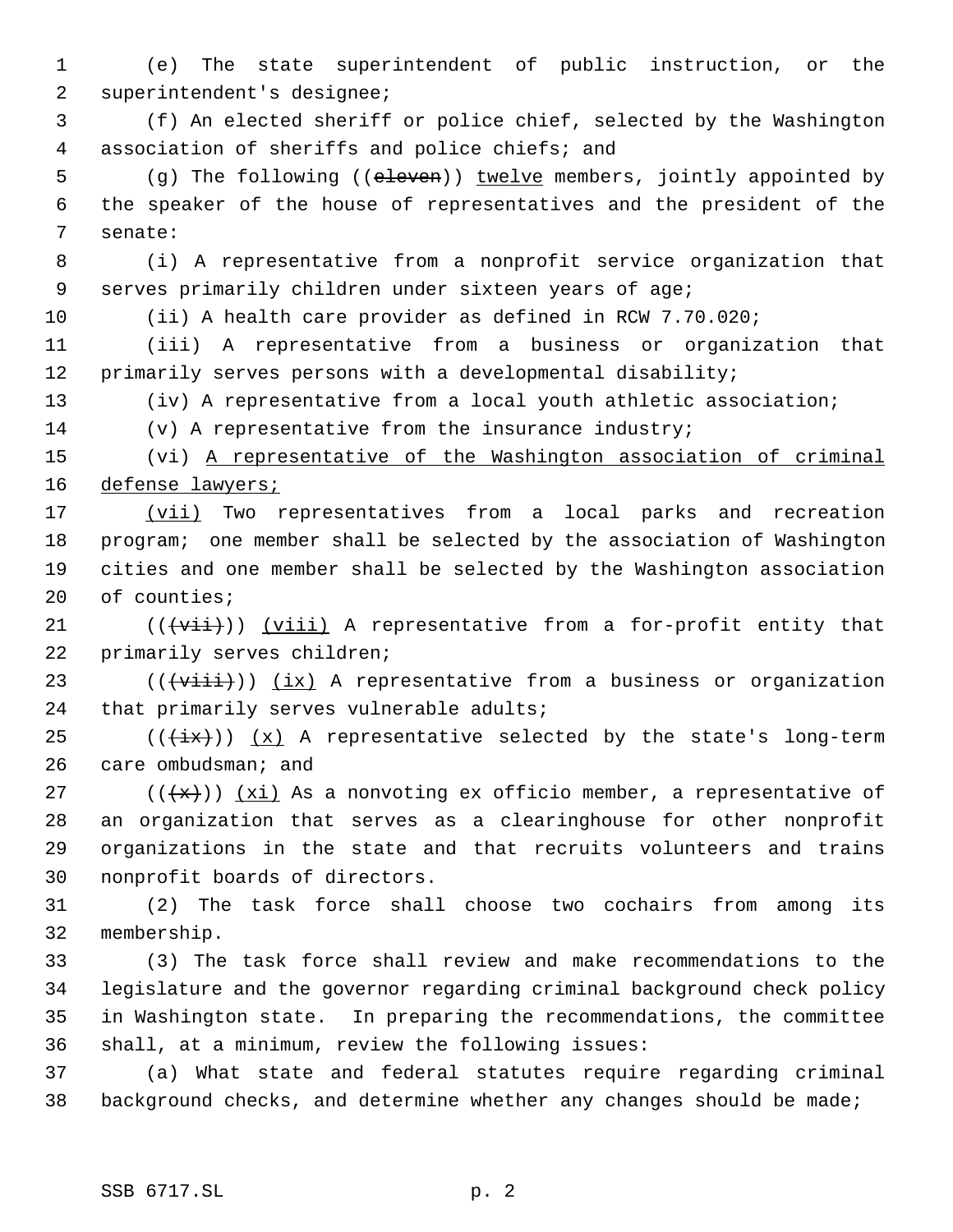(b) What criminal offenses are currently reportable through the criminal background check program, and determine whether any changes should be made;

 (c) What information is available through the Washington state patrol and the federal bureau of investigation criminal background check systems, and determine whether any changes should be made;

 (d) What are the best practices among organizations for obtaining 8 criminal background checks on their employees and volunteers;

 (e) What is the feasibility and costs for businesses and organizations to do periodic background checks;

 (f) What is the feasibility of requiring all businesses and organizations, including nonprofit entities, to conduct criminal background checks for all employees, contractors, agents, and volunteers who have regularly scheduled supervised or unsupervised access to children, persons with a developmental disability, or vulnerable adults;

 (g) What is the feasibility of establishing a state registration program for private youth sports coaches under which some or all of such persons are required to obtain and disclose to prospective clients and employers a copy of the results of their fingerprint-based criminal background checks;

 (h) A review of the practices of the department of social and health services with respect to checking the backgrounds of its employees, applicants for employment, and candidates for promotion; and

 (i) A review of the benefits and obstacles of implementing a criminal history record information background check program created by the national child protection act of 1993. The national child protection act of 1993 increases the availability of criminal history record information background checks for employers who have employees or volunteers who work with children, elderly persons, or persons with disabilities.

 (4) The task force, where feasible, may consult with individuals from the public and private sector.

 (5) The task force shall use legislative facilities and staff from senate committee services and the house office of program research.

(6) The task force shall report its findings and recommendations to